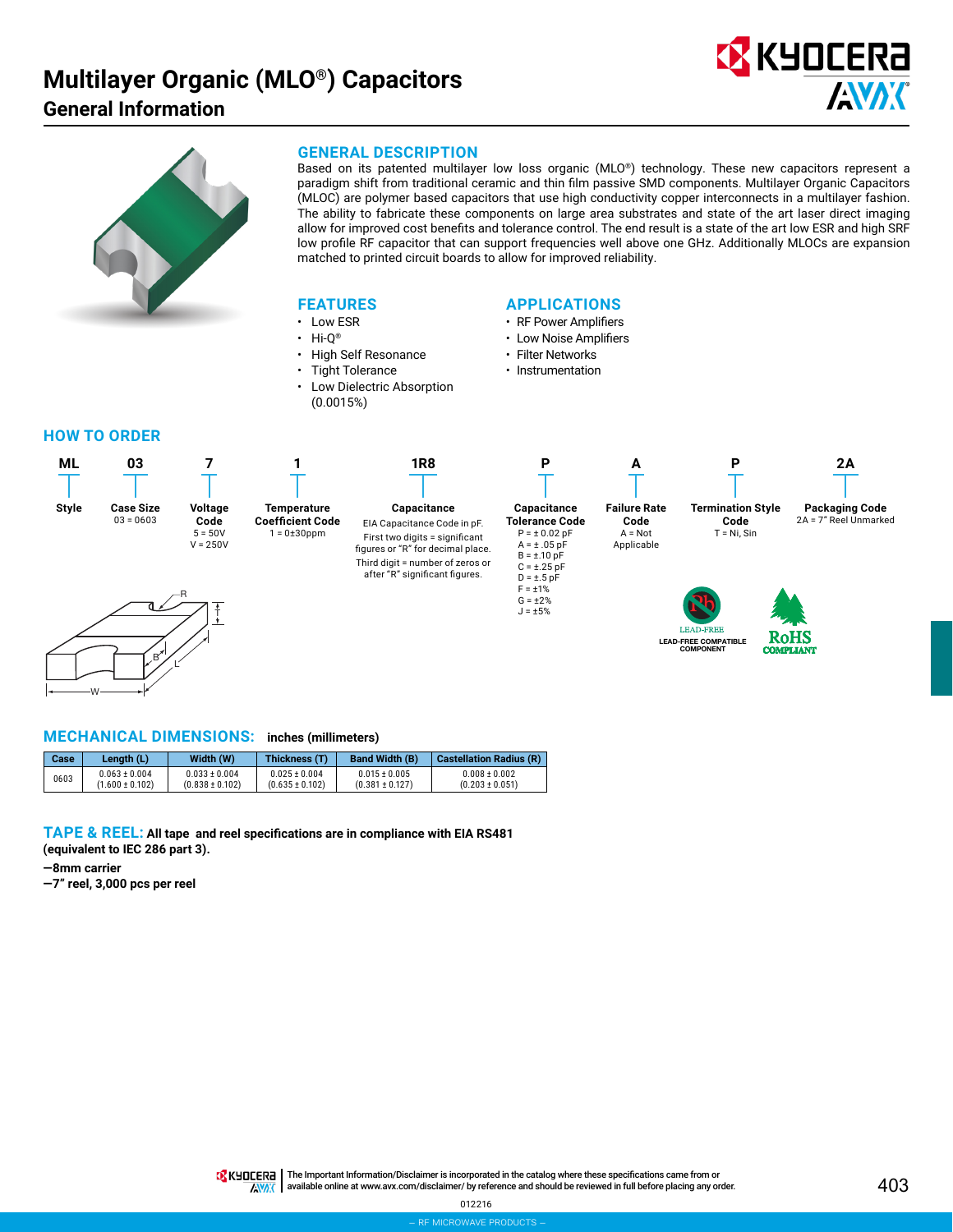

## **ENVIRONMENTAL CHARACTERISTICS**

| <b>TEST</b>                                                                          | <b>CONDITIONS</b>                                      | <b>REQUIREMENT</b>                                                         |  |
|--------------------------------------------------------------------------------------|--------------------------------------------------------|----------------------------------------------------------------------------|--|
| Life (Endurance) MIL-STD-202F<br>Method 108A                                         | 125°C, 2UR, 1000 hours                                 | No visible damage ∆C/C ≤2% for C≥5pF<br>$\Delta C/C \leq 0.25pF$ for C<5pF |  |
| <b>Accelerated Damp Heat Steady State</b><br>MIL-STD-202F Method 103B                | 85°C, 85% RH, UR, 1000 hours                           | No visible damage ∆C/C ≤2% for C≥5pF<br>$\Delta C/C \leq 0.25pF$ for C<5pF |  |
| <b>Temperature Cycling</b><br>MIL-STD-202F Method 107E<br>MIL-STD-883D Method 1010.7 | $-55^{\circ}$ C to +125 $^{\circ}$ C, 15 cycles - MLO® | No visible damage ∆C/C ≤2% for C≥5pF<br>$\Delta C/C \leq 0.25pF$ for C<5pF |  |
| <b>Resistance to Solder Heat</b><br>IEC-68-2-58                                      | $260^{\circ}$ C ± 5 $^{\circ}$ C for 10 secs.          | C remains within initial limits                                            |  |

## **MECHANICAL SPECIFICATIONS**

| <b>TEST</b>                                              | <b>CONDITIONS</b>                                                          | <b>REQUIREMENT</b>                                                                               |  |
|----------------------------------------------------------|----------------------------------------------------------------------------|--------------------------------------------------------------------------------------------------|--|
| Solderability IEC-68-2-58                                | Components completely immersed in a<br>solder bath at 235°C for 2 secs.    | Terminations to be well tinned, minimum 95% coverage                                             |  |
| Leach Resistance IEC-68-2-58                             | Components completely immersed in a<br>solder bath at 260±5°C for 60 secs. | Dissolution of termination faces <15% of area<br>Dissolution of termination edges ≤25% of length |  |
| <b>Adhesion MIL-STD-202F</b><br>Method 211A              | A force of 5N applied for 10 secs.                                         | No visible damage                                                                                |  |
| <b>Termination Bond Strength</b><br>IEC-68-2-21 Amend, 2 | Tested as shown in diagram                                                 | No visible damage C/C $\leq$ 2% for C $\geq$ 5pF<br>$\Delta C/C \leq 0.25pF$ for C<5pF           |  |
| <b>Robustness of Termination</b><br>IEC-68-2-21 Amend. 2 | A force of 5N applied for 10 secs.                                         | No visible damage                                                                                |  |
| <b>Storage</b>                                           | 12 months minimum with components<br>stored in "as received" packaging     | Good solderability                                                                               |  |

## **QUALITY & RELIABILITY**

MLO® capacitors utilize high density interconnect wiring technology on well established low loss organic materials.

## **FINAL QUALITY INSPECTION**

Finished parts are tested for standard electrical parameters and visual/ mechanical characteristics. Each production lot is 100% evaluated for: capacitance and proof voltage at 2.5  $U_{R}$ . In addition, production is periodically evaluated for:

- Average capacitance with histogram printout for capacitance distribution;
- IR and Breakdown Voltage distribution;
- Temperature Coefficient;
- Solderability;
- Dimensional, mechanical and temperature stability.

## **QUALITY ASSURANCE**

**TABLE I: CASE SIZE ML03**

The reliability of these multilayer organic capacitors has been extensively

studied. Various methods and standards have been used to ensure a high quality component including JEDEC, Mil Spec and IPC testing. KYOCERA AVX quality assurance policy is based on well established international industry standards. The reliability of the capacitors is determined by accelerated testing under the following conditions:

| Life (Endurance)  | 125°C, 2U <sub>R</sub> , 1000 hours |  |  |
|-------------------|-------------------------------------|--|--|
| Accelerated Damp  | 85°C. 85% RH. UR.                   |  |  |
| Heat Steady State | 1000 hours.                         |  |  |

| Cap. pF | Cap. Tol.  | <b>WVDC</b> | Cap. pF | Cap. Tol.  | <b>WVDC</b> |
|---------|------------|-------------|---------|------------|-------------|
| 0.1     | P, A, B    | 50,250      | 1.3     | P, A, B, C | 50,250      |
| 0.2     | P, A, B    | 50,250      | 1.4     | P, A, B, C | 50, 250     |
| 0.3     | P, A, B    | 50,250      | 1.5     | P, A, B, C | 50,250      |
| 0.4     | P, A, B    | 50,250      | 1.6     | P, A, B, C | 50, 250     |
| 0.5     | P, A, B, C | 50,250      | 1.7     | P, A, B, C | 50, 250     |
| 0.6     | P, A, B, C | 50,250      | 1.8     | P, A, B, C | 50, 250     |
| 0.7     | P, A, B, C | 50,250      | 1.9     | P, A, B, C | 50,250      |
| 0.8     | P, A, B, C | 50,250      | 2.0     | P, A, B, C | 50, 250     |
| 0.9     | P, A, B, C | 50,250      | 2.2     | P, A, B, C | 50, 250     |
| 1.0     | P, A, B, C | 50,250      | 2.4     | P, A, B, C | 50.250      |
| 1.1     | P, A, B, C | 50,250      | 2.5     | P, A, B, C | 50, 250     |
| 1.2     | P, A, B, C | 50.250      | 2.7     | P, A, B, C | 50, 250     |

| Cap. pF | Cap. Tol.  | <b>WVDC</b> |  |  |
|---------|------------|-------------|--|--|
| 3.0     | P, A, B, C | 50, 250     |  |  |
| 3.3     | P, A, B, C | 50, 250     |  |  |
| 3.6     | P, A, B, C | 50, 250     |  |  |
| 3.9     | P, A, B, C | 50, 250     |  |  |

Note: Capacitance measured at 1MHz.

## 404

THE IMPORTANT IN The Important Information/Disclaimer is incorporated in the catalog where these specifications came from or AVAX available online at [www.avx.com/disclaimer/](http://www.avx.com/disclaimer/) by reference and should be reviewed in full before placing any order.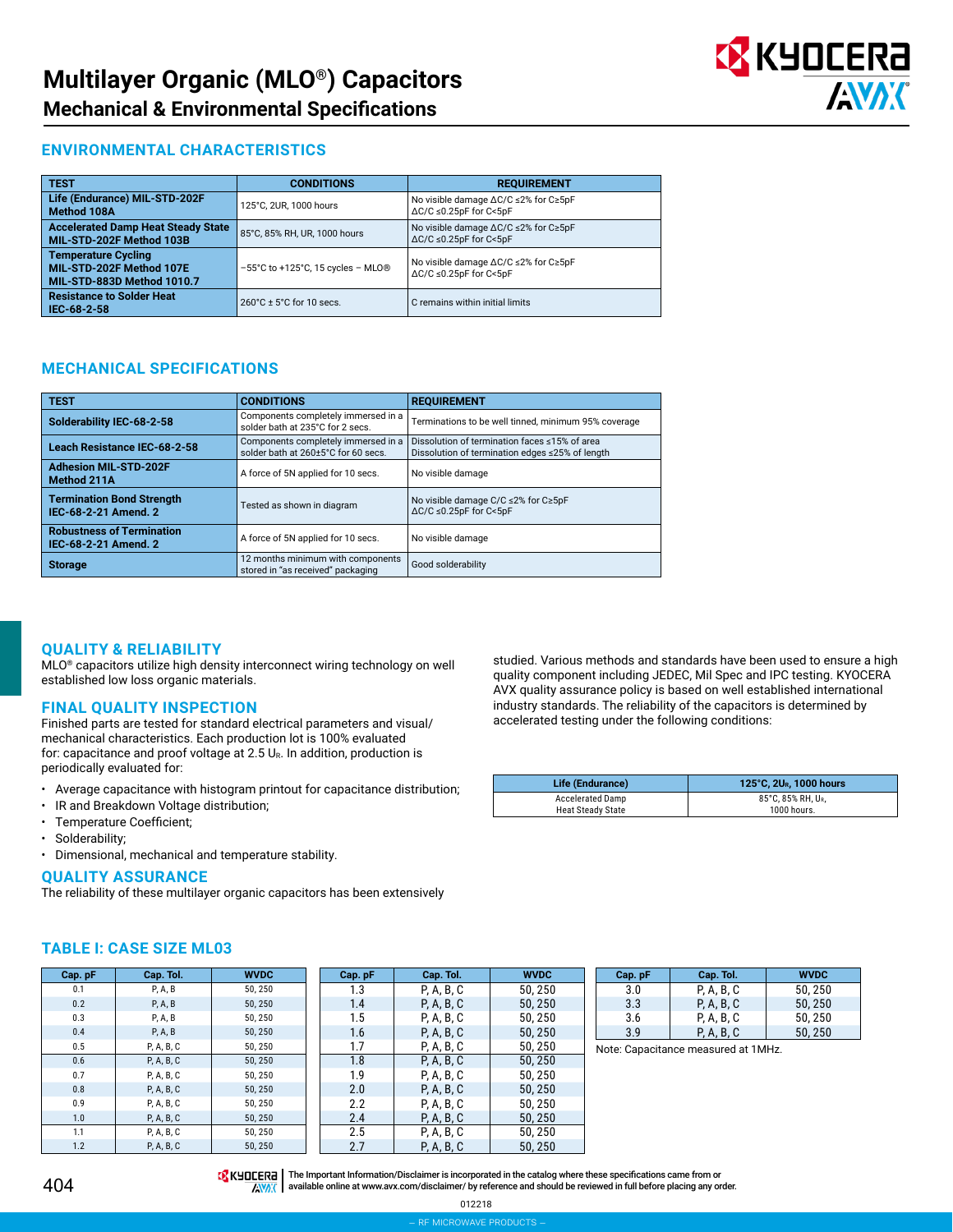



**Typical ESR vs. Frequency**

**Typical Q vs. Frequency MLO® 0603**



The Important Information/Disclaimer is incorporated in the catalog where these specifications came from or available online at [www.avx.com/disclaimer/](http://www.avx.com/disclaimer/) by reference and should be reviewed in full before placing any order.  $\overline{N}$